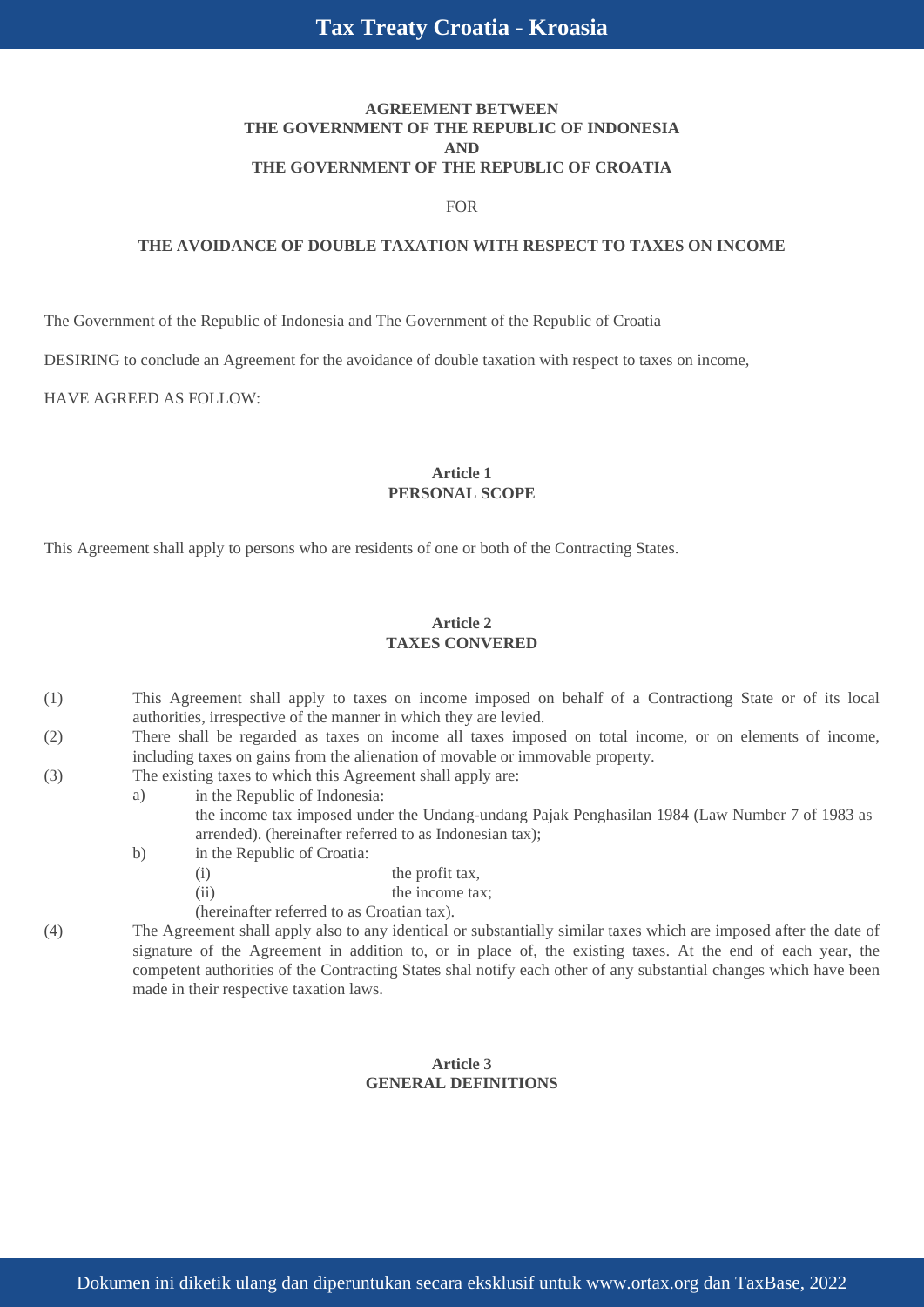(1) For the purposes of this Agreement, unless the context otherwise requires:

- a) the term Indonesia, means the territory of the Republic of Indonesia as defined in its laws;
- b) the term Croatia means the territory of the Republic of Croatia as well as those maritime areas adjacent to the outer limit of territorial sea, including seabed and subsoil thereof, over which the Republic of Croatia in accordance with international law (and the laws of the Republic of Croatia) exercises its sovereign rights and jurisdiction;
- c) the terms a Contracting State and the other Contracting State means, as the context requires, Indonesia or Croatia;
- d) the term person includes an inpidual, a company and any other body of persons;
- e) the term company means any body coporate or any entity which is treated as a body corporate for tax purposes;
- f) the terms enterprise of a Contracting State and enterprise of the other Contracting State mean respectively an enterprise carried on by a resident of a Contracting State and an enterprise carried on by a resident of the other Contracting State;
- g) the term international traffic means any transport by a ship or aircraft operated by an enterprise of Contracting State, except when the ship or aircraft is operated solely between places in the other Contracting State;
- h) the terms national means any inpidual possessing the citizenship of a Contracting State and any legal person, partnership or association deriving its status as such from the laws in force in a Contracting State;
- i) the term competent authority means:
	- (i) in the case of Indonesia, the Minister of Finance or his authorized representative;
	- (ii) in the case of Croatia, the Minister of Finance or his authorized representative.
- (2) As regards the application of the Agreement at any time by a Contracting State, any term not defined therein shall, unless the context otherwise requires, have the meaning that it has at that time under the law of that State for the purpose of the taxes to which the Agreement applies, any meaning under the applicable tax laws of the State prevailing over a meaning given to the term under other laws of that State.

#### **Article 4 RESIDENT**

(1) For the purposes of this Agreement, the term resident of a Contracting State means any person who, under the laws of that State, is liable to tax therein by reason of his domicile, residence, place of management or any other criterion of a similar nature. But this term does not include any person who is liable to tax in that State in respecty only of income from sources in that State.

(2) Where by reason of the provision of paragraph I an inpidual is a resident of both Contracting States, then his status shall be determined as follows:

- a) he shall be deemed to be a resident only of the State in which he has a permanent home available to him; if he has a permanent home available to him in both States, he shall be deemed to be a resident of the State with which his personal and economic relations are closer (center of vital interests);
- b) if the State in which he has his center of vital interest cannot be determined, or if he has not a permanent home available to him in either State, he shall be deemed to be a resident only of the State in which he has an habitual abode;
- c) if he has an habitual abode in both States or in neither of them, he shall be deemed to be a resident only of the State of which he is a national;
- d) if he is a national of both States or of neither of them, the competent authorities of the Contracting States shall settle the question by mutual agreement.

(3) Where by reason of the provisons of paragraph I a person other than an inpidual is a resident of both Contracting States, then itu shall be deemed to be a resident only of the State in which its place of effective management is situated.

## **Article 5 PERMANENT ESTABLISHMENT**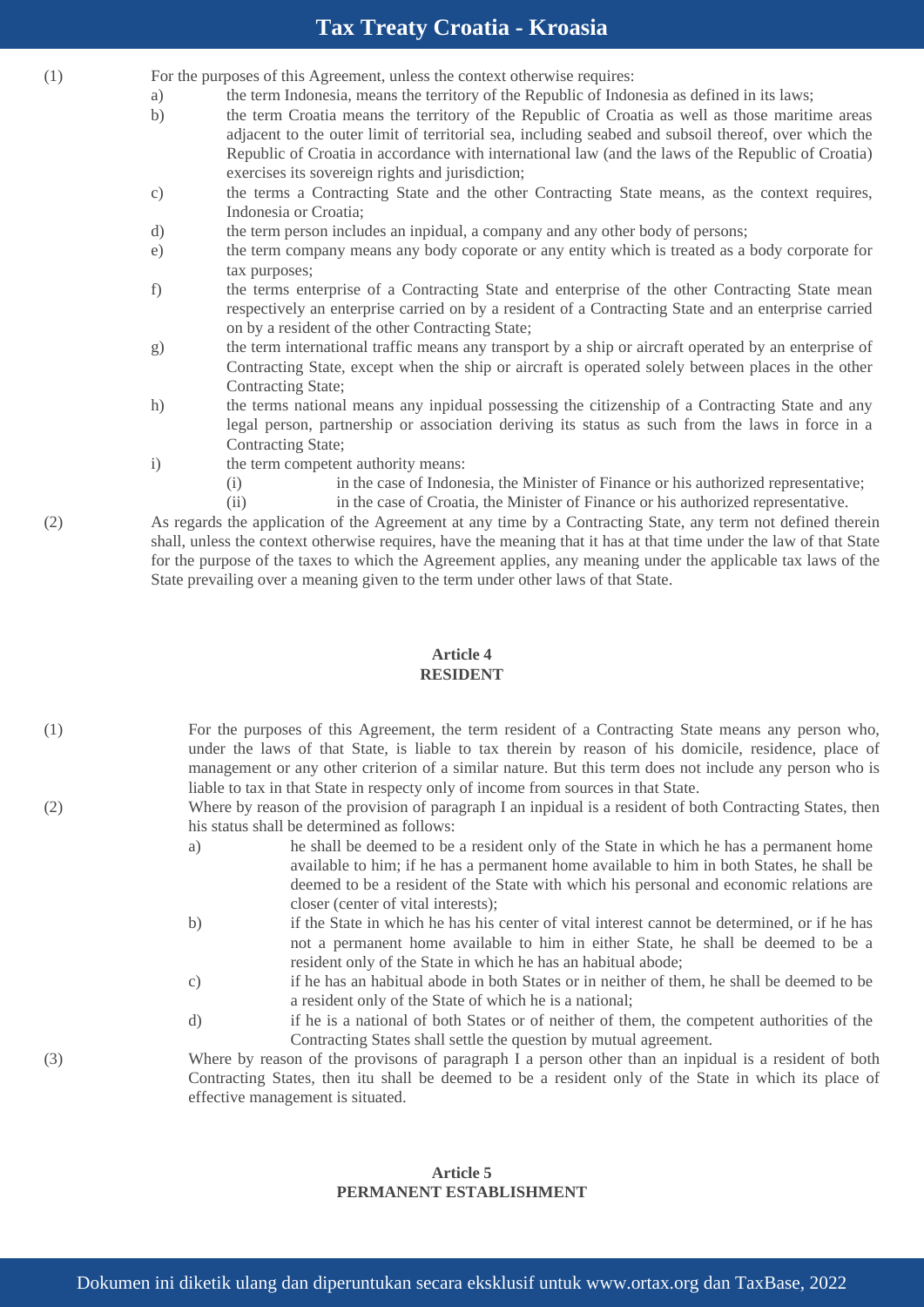(1) For the purpose of this Agreement, the term permanent establishment means a fixed place of business through which the business of an enterprise is wholly or partly carried on.

(2) The term permanent establishment includes especially:

- a) a place of management;
- b) a branch;
- c) an office;
- d) a factory;
- e) a workshop;
- f) a farm or plantation, and
- g) a mine, an oil or gas well a quarry or any other place of extraction or exploration or exploitation of natural resource.
- (3) The term permanent establishment likewise encompasses:
	- a) a building site or construction, assembly or installation project or supervisory activities in connection therewith, but only where they last more than 6 months;
	- b) the furnishing of services, including consultant services by an enterprise of a Contracting State through employees or other engaged personnel in the other Contracting State, provided that such activities continue for the same project or a connected project for a period or periods aggregating more than 3 months within any twelve month period.
	- c) the use of an installation or drilling rig or ship in a Contracting State to explore for or exploit natural resources constitutes a permanent establishment only if such use for more than 120 days.
- (4) Notwithstanding the preceding provisions this Article, the term permanent establishment shall be deemed not to include:
	- a) the use of facilities solely for the purpose of storage, display of goods or merchandise belonging to the enterprise;
	- b) the maintenance of a stock of goods or merchandise belonging to the enterprise solely for the purpose of strorage, display;
	- c) the maintenance of a stock of goods or merchandise belonging to the enterprise solely for the purpose of prosessing by another enterprise;
	- d) the maintenance of a fixed place of business solely for the purpose of purchasing goods or merchandise or of collecting information, for the enterprise;
	- e) the maintenance of a fixed place of business solely for the purpose of carrying on, for the enterprise, any other activity of a preparatory or auxiliary character;
	- f) the maintenance of a fixed place of business solely for any combination of activities mentioned in sub-paragraphs a) to e), provided that the overall activity of the fixed place of business resulting from this combination is of a preparatory or auxiliary character.

(5) Notwithstanding the provisions of paragraphs 1 and 2, where a person-other than an agent of an independent status to whom paragraph 6 applies-is acting on behalf of an enterprise and has, and habitually exercises, in a Contracting State an authority to conclude contracts in the nama of the enterprise, that enterprise shall be deemed to have a permanent establishment in that State in respect of any activities which that person undertakes, for the enterprise, unless the activities of such person are limited to those mentioned in paragraph 4 which, if exercised through a fixed place of business, would not make this fixed place of business a permanent establishment under the provisions of that paragraph.

(6) An enterprise shall not be deemed to have a permanent establishment in a Contracting State merely because it carries on business in that State through a broker, general commission agent or any other agent of an independent status, provided that such persons are acting in the ordinary course of their business.

(7) The fact that a company which is a residen of a Contracting State controls or is controlled by a company which is a resident of the other Contracting State, or which carries on business in that other State (whether through a permanent establishment or otherwise), shall not of itself constitute either company a permanent establishment of the other.

## **Article 6 INCOME FROM IMMOVABLE PROPERTY**

(1) Income derived by a resident of a Contracting State from immovable property (including income from agriculture or forestry) situated in the other Contracting State may be taxed in that other State.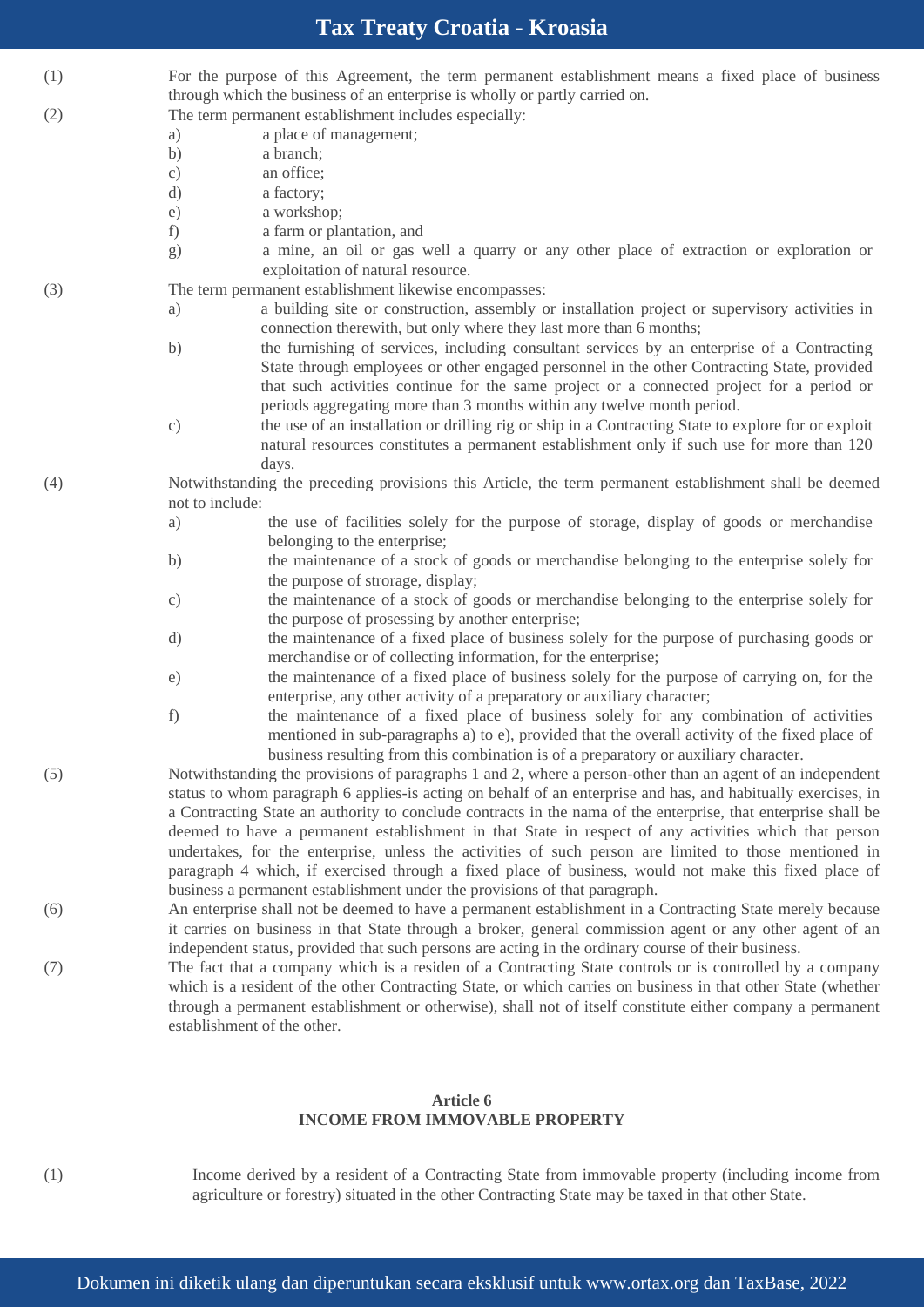(2) The term immovable property shall have the meaning which it has under the law of the Contracting State in which the property in question is situated. The term shall in any case include property accessory to immovable property, livestock and equipment used in agriculture and forestry, rights to which the provisons of general law respecting landed property apply, usufruct of immovable property and rights to variable or fixed payments as consideration for the working of, or the right to work, mineral deposits, sources and other natural resource. Ships and aircraft shall not be regarded as immovable property.

- (3) The provisions of paragraph 1 shall apply to income derived from the direct use, letting, or use in any other form of immovable property.
- (4) The provisions of paragraphs 1 and 3 shall also apply to the income from immovable property of an enterprise and to income from immovable property used for the performance of independent personal services.

### **Article 7 BUSINESS PROFITS**

- (1) The profits of an enterprise of a Contracting State shall be taxable only in that State unless the enterprise carries on business in the other Contracting State through a permanent establishment situated therein. If the enterprise carries on business as aforesaid, the profits of the enterprise may be taxed in the other State but only so much of them as is attributable to that permanent establishment.
- (2) Subject to the provisions of paragraph 3, where an enterprise of a Contracting State carries on business in the other Contracting State through a permanent establishment situated therein, there shall in each Contracting State be attributed to that permanent establishment the profits which it might be expected to make it were distinct and separate enterprise engaged in the same or similar activities under the same or similar condition and dealing wholly independently with the enterprise of which it is a permanent establishment.
- (3) In determining the profits of a permanent establishment, there shall be allowed as deductions expenses which are incurred for the purposes of the permanent establishment, including executive and general administrative expenses so incurred, whether in the State in which the permanent establishment is situated or elsewhere. This Provision shall apply subject to limitations under domestic law.
- (4) Insofar as it has been customary in a Contracting State to determine the profits to be attributed to a permanent establishment on the basis of an apportionment of the total profits of the enterprise to its various parts, nothing in paragraph 2 shall preclude that Contracting State from determining the profits to be taxed by such an apportionment as may be customary; the method of apportionment adopted shall, however, be such that the result shall be in accordance with the principles contained in this Article.
- (5) No profits shall be attributed to a permanent establishment by reason of the mere purchase by that permanent establishment of goods or merchandise for the enterprise.
- (6) For the purposes of the preceding paragraphs, the profits to be attributed to the permanent establishment shall be determined by the same method year by year unless there is good and sufficient reason to the contrary.
- (7) Where profits include items of income which are dealt with separately in other Articles of this Agreement, then the provisions of those Articles shall not be affected by the provisions of this Article.

# **Article 8 SHIPPING AND AIR TRANSPORT**

(1) Profits from the operation of ships or aircraft in international traffic shall be taxable only in the Contracting State of which the enterprise operating the ships or aircraft is a resident.

- (2) For the purposes of this Article, profits from the operation in international traffic of ships and aircraft include:
	- a) profits derived from the incidental charter or rental of ships and aircraft in international traffic, on a bareboat basis;
	- b) profits derived from the use, maintenance or rental of containers (including related equipment for the transport of containers), used for the transport of goods or merchandise;

provided that such rental, use or maintenance is incidental or supplementary to the operation of ships and aircraft in international traffic.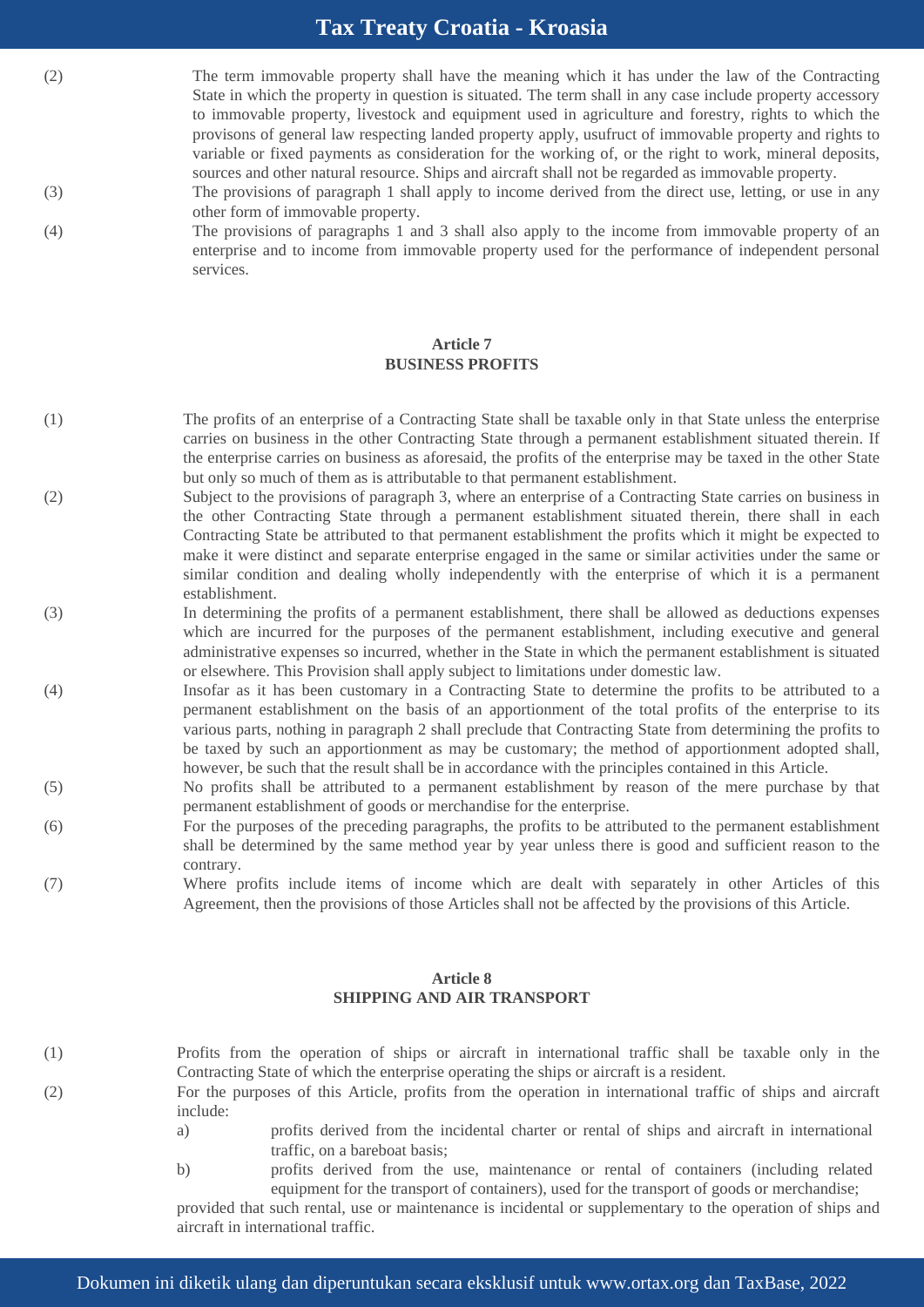(3) The provisions of paragraph 1 shall also apply to profits from the participation in a pool, a joint business or an international operating agency.

## **Article 9 ASSOCIATED ENTERPRISES**

(1) Where: a) an enterprise of a Contracting State participates directly or indirectly in the management, control or capital of an enterprise of the other Contracting State, or

> b) the same persons participate directly or indirectly in the management, control or capital of an enterprise of a Contracting State and an enterprise of the other Contracting State, and in either case conditions are made or imposed between the two enterprises in their commercial or financial relations which differ from those which would be made between independent enterprises, then any profits which would, but for those conditions, have accrued to one of the enterprises, but by reason of those conditions, have not so accrued, may be included in the profits of that enterprise and taxed accordingly.

(2) Where a Contracting State includes in the profits of an enterprise of that State and taxes accordingly profits on which an enterprise of the other Contracting State has been charged to tax in that other State and the profits so included are profits which would have accrued to the enterprise of the first-mentioned State if the conditions made between the two enterprises had been those which would have been made between independent enterprises, then that other State shall make an appropriate adjustment to the amount of the tax charged therein on those profits. In determining such adjustment, dua regard shall be had to the other provisions of this Agreement and the competent authorities of the Contracting States shall if necessary consult each other.

(3) A Contracting State shall not change the profits of an enterprise in the circumstances refereed to in paragraph 2 after the expiry of the time limits provided in its tax laws.

### **Article 10 DIVIDENDS**

- (1) Dividends paid by a company which is a resident of a Contracting State to a resident of the other Contracting State may be taxed in that other State.
- (2) However, such pidends may also taxed in the Contracting State of which the company paying the pidens is a resident and according to the laws of that State, but if the beneficial owner of the pidends is a resident of the other Contracting State, the tax so charged shall not exceed 10% of the gross amount of the pidends. The competent authorities of the Contracting States shall by mutual agreement settle the mode of application of these limitations.

This paragraph shall not affect the taxation of the company in respect of the profits out of which the pidends are paid.

- (3) The term pidends as used in this Article means income from shares or other rights, not being debt-claims, participating in profits, as well as income from other corporate rights which is subjected to the same taxation treatment as income from shares by the laws of the State of which the company making the distribution is a resident.
- (4) The provisions of paragraph 1 and 2 shall not apply if the beneficial owner of the pidends, being a resident of a Contracting State, carries on business in the other Contracting State of which the company paying the pidends is a resident, through a permanent establishment situated therein, or performs in that other State independent personal services from a fixed base situated therein, and the holding in respect of which the pidends are paid is effectively connected with such permanent establishment of fixed base. In such case the provisions of Article 7 or Article 14, as the case may be, shall apply.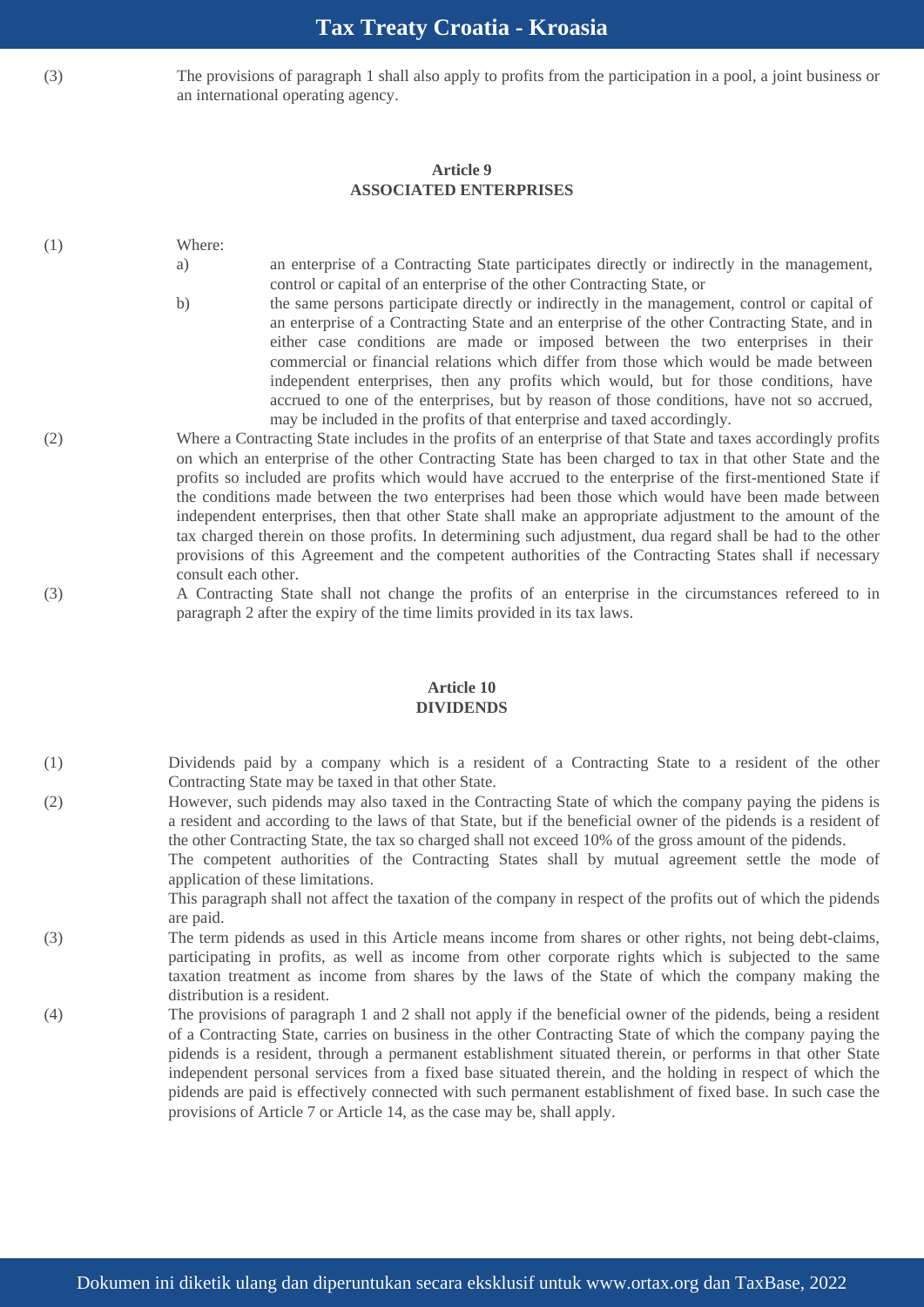(5) Where a company which is a resident of a Contracting State derives profits or income from the other Contracting State, that other State may not impose any tax on the pidends paid by the company, except insofar as such pidends are paid to a resident of that other State or insofar as the holding in respect of which the pidends are paid is effectively connected with a permanent establishment or a fixed base situated in that other State, nor subject the company undistributed profits to a tax on the company undistributed profits, even if the pidends paid or the undistributed profits consist wholly or partly of profits or income arising in such other State.

- (6) Notwithstanding any other provisions of this Agreement where a company which is a resident of a Contracting State has a permanent establishment in the other Contracting State, the profits of the permanent establishment may be subjected to an additional tax in that other State in accordance with its law, but the additional tax so charged shall not exceed, 10 per cent of the amount of such profits after deducting therefrom income tax and other taxes on income imposed thereon in that other State.
- (7) The provision of paragraph 6 of this Article shall not affect the provisions contained in any production sharing contract and contracts of work (or any other similar contracts) relating to oil and gas sector or other mining sector concluded by the Government of Indonesia, its instrumentality, its relevant state oil and gas company or any other entity thereof with a person who is a resident of the other Contracting States

## **Article 11 INTEREST**

- (1) Interest arising in a Contracting State and paid to a resident of the other Contracting State may be taxed in that other State.
- (2) However, such interest may also be taxed in the Contracting State in which it arises and according to the laws of that State, but if the beneficial owner of the interest is a resident of the other Contracting State, the tax so charged shall not exceed 10 per cent of the gross amount of the interest. The competent authorities of the Contracting States shall by mutual agreement settle the mode of application of this limitation.
- (3) Notwithstanding the provisions of paragraph 2, interest arising in a Contracting State and derived by the Government of the other Contracting State including local authorities thereof, the Central Bank or any financial institution controlled by that Government, the capital of which is wholly owned by the Government of the other Contracting State, as may be agreed upon from time to time between the competent authorities of the Contracting States, shall be exempt from tax in the first-mentioned State.
- (4) The term interest as used in this Article means income from debt-claims of every kind, whether or not secured by, mortgage and whether or not carrying a right to participate in the debtor profits, and in particular, income from government securities and income from bonds or debentures, including premiums and prizes attaching to such securities, bonds or debentures. Penalty charges for late payment shall not be regarded as interest for the purpose of this Article.
- (5) The provisions of paragraphs 1 and 2 shall not apply if the beneficial owner of the interest, being a resident of a Contracting State, carries on business in the other Contracting State in which the interest arises, through a permanent establishment situated therein, or performs in that other State independent personal services from a fixed base situated therein, and the debt-claim in respect of which the interest is paid is effectively connected with such permanent establishment or fixed base. In such case the provisions of Article 7 or Article 14, as the case may be, shall apply.
- (6) Interest shall be deemed to arise in a Contracting State when the payer is that State itself, a local authority or a resident of that State. Where, however, the person paying the interest, whether he is a resident of a Contracting State or not, has in a Contracting State a permanent establishment or a fixed base in connection with which the indebtedness on which the interest is paid was incurred, and such interest is borne by such permanent establishment or fixed base, then such interest shall be deemend to arise in the State in which the permanent establishment or fixed base is situated.
- (7) Where, by reason of a special relationship between the payer and the beneficial owner or between both of them and some other person, the amount of the interest, having regard to the debt-claim for which it is paid, exceeds the amount which would have been agreed upon by the payer and the beneficial owner in tha absence of such relationship, the provisions of this Article shall apply only to the last-mentioned amount. In such case, the excess part of the payments shall remain taxable according to the laws of each Contracting State, due regard being had to the other provisions of this Agreement.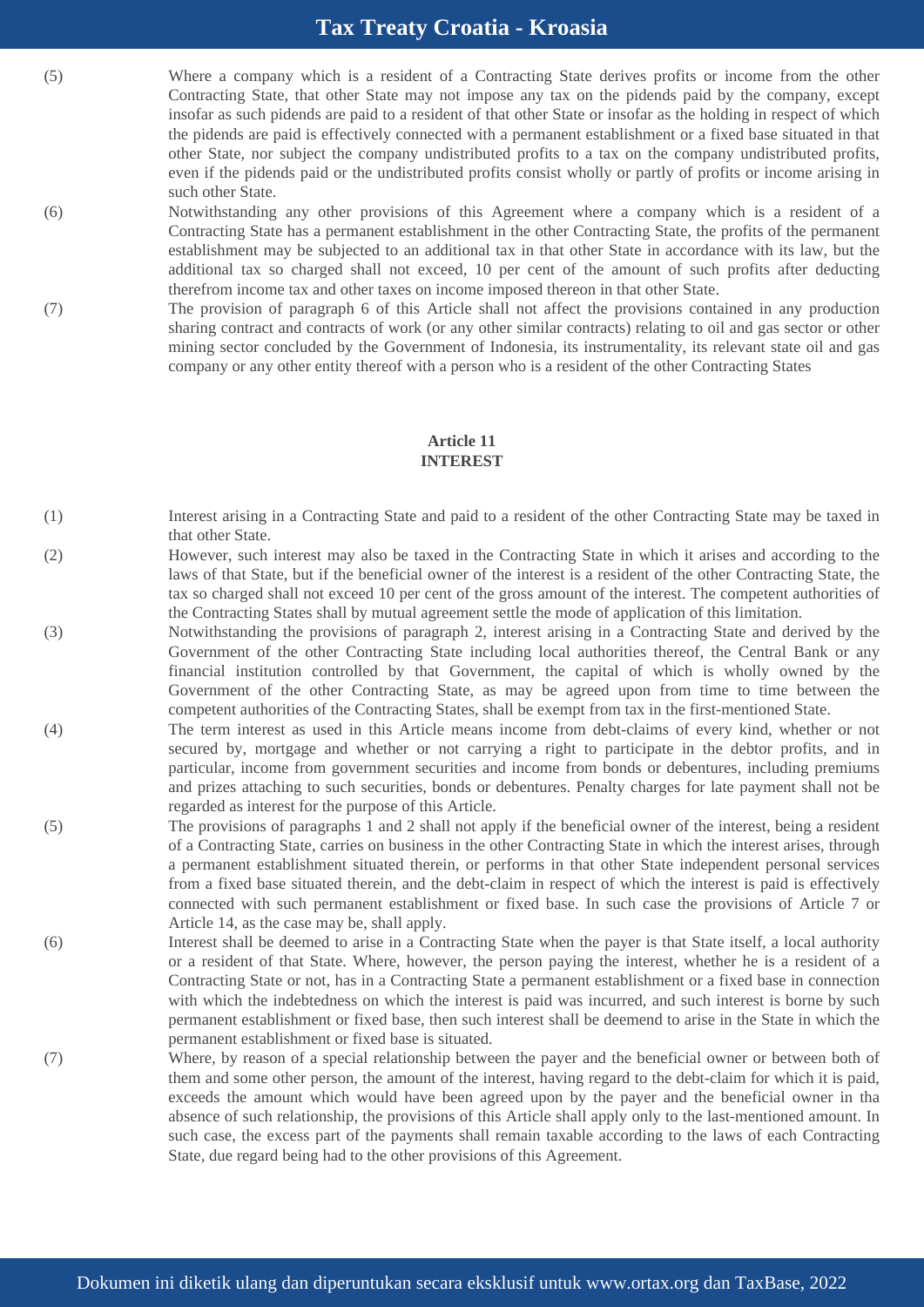## **Article 12 ROYALTIES**

- (1) Royalties arising in a Contracting State and paid to a resident to the other Contracting State may be taxed in that other State.
- (2) However, such royalties may also be taxed in the Contracting State in which they arise, and according to the laws of that Contracting State, but if the beneficial owner of the royalties is a resident of the other Contracting State, the tax so charged shall not exceed 10% of the gross amount of the royalties.
- (3) The term royalties as used in this Article means payments of any kind received as a consideration for the use of, or the right to use, any copyright of literary, artistic or scientific work including cinematograph films, films, or tapes or other means for radio or televisions broadcasting, any patent, trade mark, design or model, plan, secret formula or process, or industrial, commercial or scientific equipment, or for information concerning industrial, commercial or scientific experience (know-how).
- (4) The provisions of paragraphs 1 and 2 shall not apply if the beneficial owner of the royalties, being a resident of a Contracting State, carries on business in the other Contracting State in which the royalties arise, through a permanent establishment situated therein, or performs in that other State independent personal services from a fixed base situated therein, and the right or property in respect of which the royalties are paid is effectively connected with such permanent establishment or fixed base. In such case the provisions of Article 7 or Article 14, as the case may be, shall apply.
- (5) Royalties shall be deemed to arise in a Contracting State when the payer is that State itself, a local authority thereof or a resident of that Contracting State, Where, however, the person paying the royalties, whether he is a resident of a Contracting State or not, has in a Contracting State a permanent establishment or a fixed base in connection with which the liability to pay the royalties was incurred, and such royalties are borne by such permanent establishment or fixed base, then such royalties shall be demeed to arise in the Contracting State in which the permanent establishment or the fixed base is situated. (6) Where, by reason of a special relationship between the payer and the beneficial owner or between both of them and some other person, the amount of the royalties, having regard to the use, right or information for which they are paid, exceeds the amount which would have been agreed upon by the payer and the beneficial owner in the absence of such relationship, the provisions of this Article shall apply only to the last-mentioned amount, In such case, the excess part of the payments shall remain taxable according to the laws of each Contracting State, due regard being had to the other provisions of this Agreement.

## **Article 13 CAPITAL GAINS**

(1) Gains derived by a resident of a Contracting State from the alienation of immovable property referred to in Article 6 and situated in the other Contracting State may be taxed in that other State. (2) Gains from the alienation of movable property forming part of the business property of a permanent establishment which an enterprise of a Contracting State has in the other Contracting State or of movable property pertaining to a fixed base available to a resident of a Contracting State in the other Contracting State for the purpose of performing independent personal services, including such gains from the alienation of such a permanent establishment (alone or with the whole enterprise) or of such fixed base, may be taxed in that other State. (3) Gains derived by an enterprise of a Contracting State from the alienation of ships or aircraft operated in international traffic or movable property pertaining to the operation of such ships or aircraft shall be taxable only in that State. (4) Gains from the alienation of shares of the capital stock of a company the property of which consists directly or indirectly principally of immovable property situated in a Contracting State may be taxed in that Contracting State. (5) Gains from the alienation of any property other than that referred to in paragraphs 1 to 4 shall be taxable only in the Contracting State of which the alienator is a resident.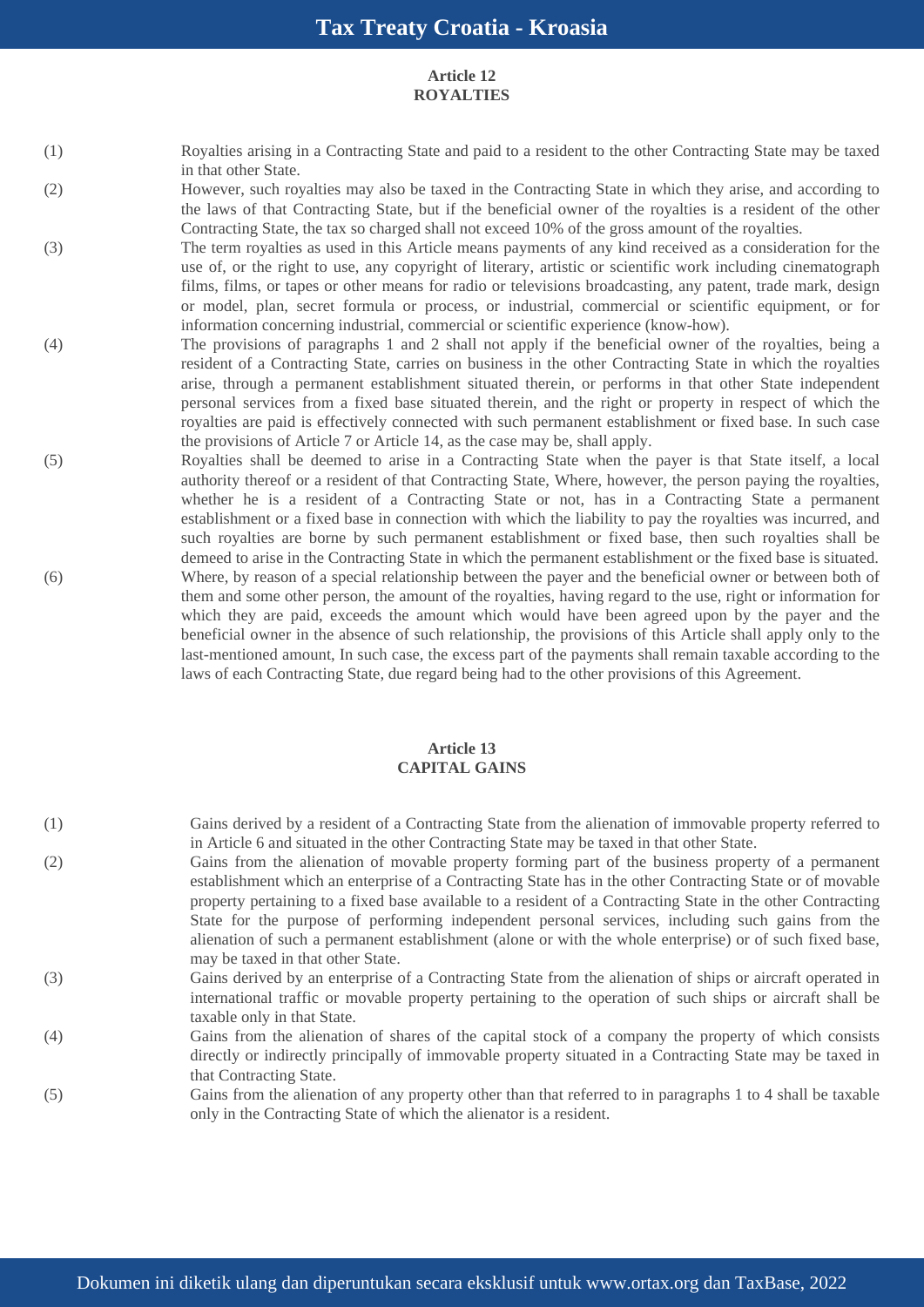## **Article 14 INDEPENDENT PERSONAL SERVICES**

(1) Income derived by a resident of a Contracting State in respect of professional services or other activities of an independent character shall be taxable only in that State except in one of the following circumstances, when such income may also be taxed in the other Contracting State.

- a) if he has a fixed base regularly available to him in the other Contracting State for the purpose of performing his activities. In that case only so much of the income may be taxed in that other State as is attributable to that fixed base; or
- b) if his stay in the other Contracting State is for a period or periods exceeding in the aggregate 90 days within any 12 month period. In that case only so much of the income may be taxed in that other State as is derived from his activities performed in that other State.
- (2) The term professional services includes especially independent scientific, literary, artistic, educational or teaching activities as well as the independent activities of physicians, lawyers, engineers, architects, dentists and accountants.

#### **Article 15 DEPENDENT PERSONAL SERVICES**

- (1) Subject to the provisions of Articles 16, 18 and 19 salaries, wages and other similar remuneration derived by a resident of a Contracting State in respect of an employment shall be taxable only in that State unless the employment exercised in the other Contracting State. If the employment is so exercised, such remuneration as is derived therefrom may be taxed in that other State.
- (2) Notwithstanding the provisions of paragraph 1, remuneration derived by a resident of a Contracting State in respect of an employment exercised in the other Contracting State shall be taxable only in the firsmentioned State if:
	- a) the recipient is present in that other State for a period or periods not exceeding in the aggregate 183 days within any twelve month period, and
	- b) the remuneration is paid by, or on behalf of, an employer who is not a resident of the other State, and
	- c) the remuneration is not borne by a permanent establishment or a fixed base which the employer has in the other State.
- (3) Notwithstanding the preceding provisions of this Article, remuneration derived in respect of an employment exercised aboard a ship or aircraft operated in international traffic by an enterprise of Contracting State may be taxed in that State.

#### **Article 16 DIRECTORS' FEES**

Directors fees and other similar payments derived by a resident of a Contracting State in his capacity as a member of the board of directors or any other similiar organ of a company which is a resident of the other Contracting State may be taxed in that other State.

## **Article 17 ARTISTES AND SPORTSMEN**

(1) Notwithstanding the provisions of Article 14 and 15, income derived by a resident of a Contracting State as an entertainer, such as a theatre, motion picture, radio or television artist, or a musician, or as a sportsman, from his personal activities as such exercised in the other Contracting States, may be taxed in that other State.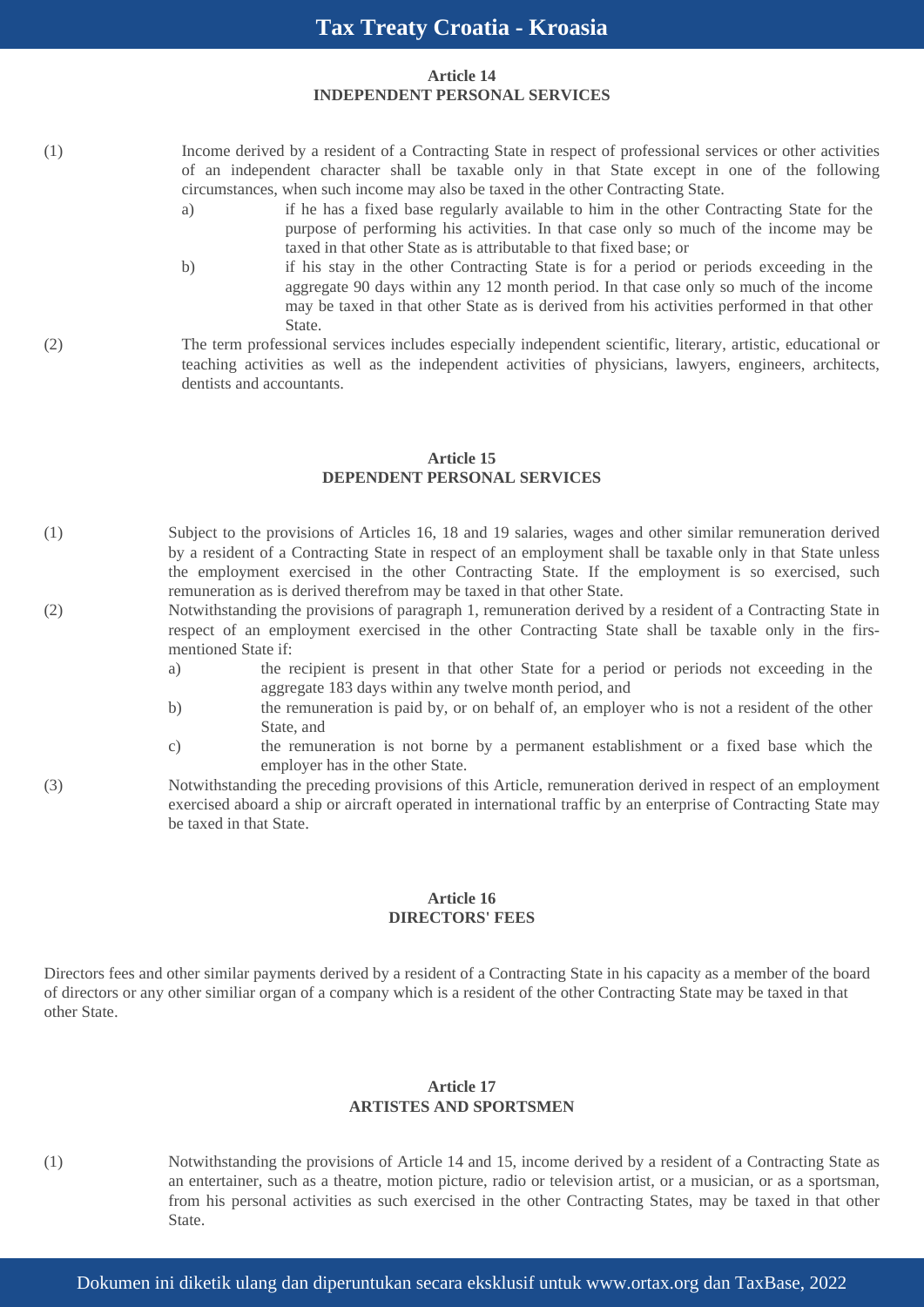(2) Where income in respect of personal activities exercised by an entertainer or a sportsman in his capacity as such accrues not to the entertainer or sportsman himself but to another person, that income may, notwithstanding the provisions of Articles 7, 14 and 15, be taxed in the Contracting State in which the activities of the entertainer or sportsman are exercised.

### **Article 18 PENSIONS**

Subject to the provisions of paragraph 2 of Article 19, pensions and other similar remuneration paid to a resident of a Contracting State in consideration of past employment shall be taxable only that State.

#### **Article 19 GOVERNMENT SERVICE**

- (1) a) Remuneration, other than a pension, paid by a Contracting State or a local authority thereof to an inpidual in respect of services rendered to that State or a local authority shall be taxable only in that State.
	- b) However, such remuneration shall be taxable only in the other Contracting State if the services are rendered in that State and the inpidual is a resident of that State who:
		- (i) is a national of that State; or
		- (ii) did not become a resident of that State solely for the purpose of rendering the services.
- (2) (a) any pension paid by, or out of funds created by, a Contracting State or a local authority thereof to an inpidual in respect of services rendered on that State or local authority shall be taxable only in that State.
	- (b) However, such pension shall be taxable only in the other Contracting State if the inpidual is a resident of, and a national of, that State.
- (3) The provisions of Articles 15, 16 and 18 shall apply to remuneration and pensions in respect of services rendered in conncetion with a business carried on by a Contracting State or a local authority thereof.

#### **Article 20**

## **PROFESSORS, TEACHERS, STUDENTS AND TRAINEES**

- (1) Remuneration which a professor or teacher who is or was immediately before visiting a Contracting State a resident of the other Contracting State and who is present in the first-mentioned State for a period not exceeding two years for the purpose of carrying out advanced study or research or for teaching at a university, college, school or other similar educational institution receives for such an activity shall not be taxed in the first-mentioned State, provided that such remunerations arise from sources autside that State. (2) An inpidual who is or was immediately before visiting a Contracting State a resident of the other
	- Contracting State and who is present in the first-mentioned State solely as a student at a university, college, school or other similar educational institution or as trainee shall, form the date of this first arrival in that State in connection with that visit, be exempt from tax in that State:
		- a) on all payments received for the purpose of his maintenance, education or training, provided that such paymanets arise from sources outside that State, and
		- b) for a period not exceeding 2 years, on any remuration not exceeding US\$ 1200 per calender year for dependent personal sevices rendered in that State with view to supplementing the resources available to him for such purposes.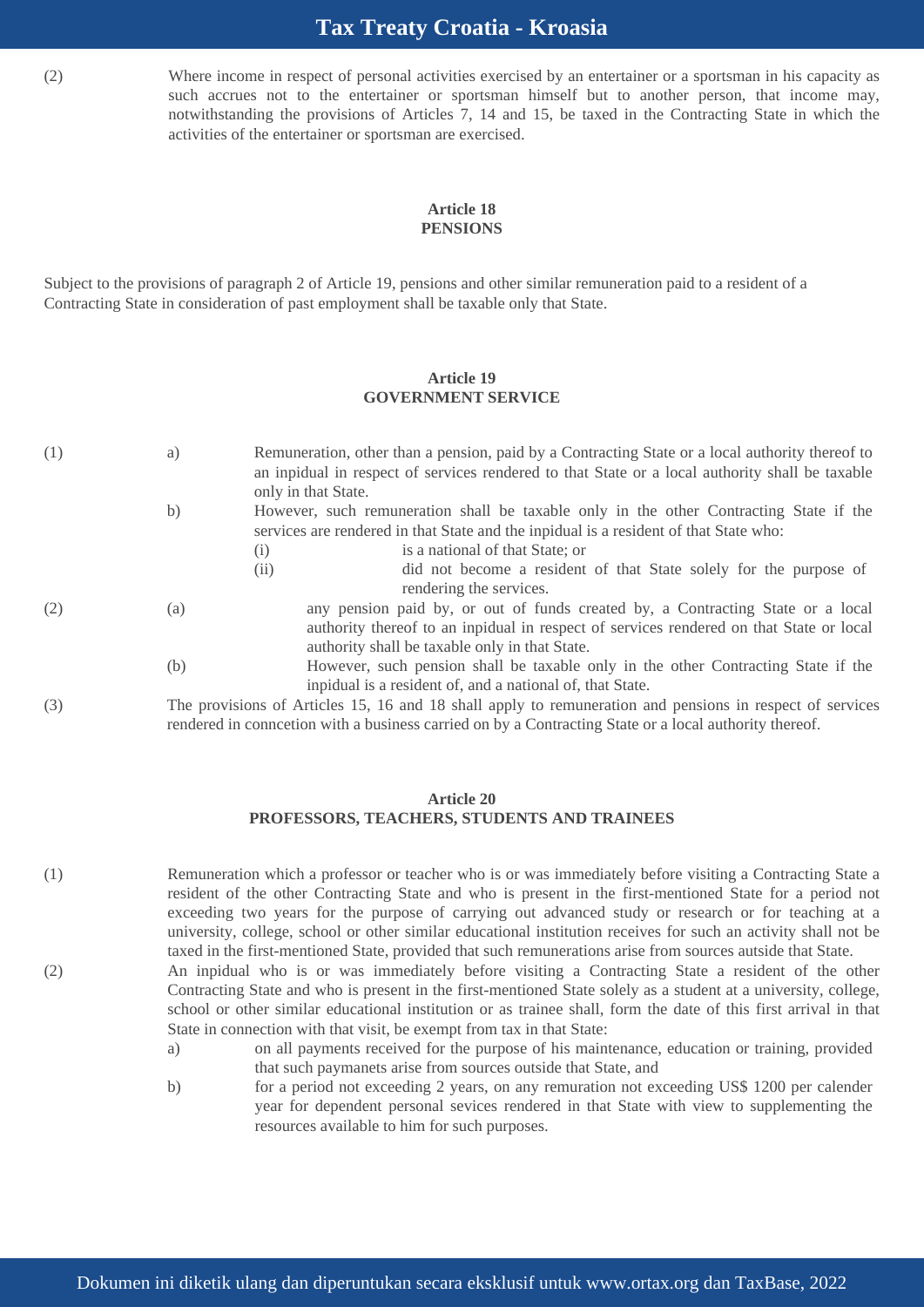(3) An inpidual who is or was immediately before visiting a Contracting State a resident of the other Contracting State and who is present in the first-mentioned State solely for the purpose of study, research or training as a recipient of a grant, allowance or award from a scientific, educational, religious or charitable organization or under a technical assitance program entered into by the Government of a Contracting State shall, for a period not exceeding two years from the date of his first arrival in the first-mentioned State in connection with that visit, be exempt from tax in that State on:

- a) the amount of such a grant, allowance, or award; and
- b) all payments received for the purpose of his maintenance, education or training, provided that such payments arise from sources outside that State.

#### **Article 21 OTHER INCOME**

(1) Items of income of a resident of a Contracting State, wherever arising, not dealt with on the foregoing Articles of this Agreement, other than income in the form of lotteries, prizes shall be taxable in that State. (2) The provisions of paragraph 1 shall not apply to income, other than income from immovable property as defined in paragraph 2 of Article 6, if the recipient of such income, being a resident of a Contracting State, carries on business in the other Contracting State through a permanent establishment situated therein, or performs in that other State independent personal services from a fixed base situated therein, and the right or property in respect of which the income is paid is effectively connected with such permanent establishment or fixed base. In such case the provisions of Article 7 or Article 14, as the case may be, shall apply.

### **Article 22 ELIMINATION OF DOUBLE TAXATIN**

- (1) Where a resident of Indonesia derives income from Croatia, the amount of tax on that income payable in Croatia, in accordance with the provisions of this Agreement, shall be allowed as a credit against the tax levied in Indonesia Imposed on that resident. The amount of credit, however, shall not exceed the amount of the tax in Indonesia on that income computed in accordance with its taxation laws and regulations.
- (2) Where a resident of Croatia derives income which, in accordance with the provisions of this Agreement, may be taxed in Indonesia. Croatia shall allow as a deduction from the tax on the income of that resident, an amount equal to the income tax paid in Indonesia. Such deduction shall not, however, exceed that part of the income tax as computed before the deduction is given, which is attributable to the income which may be taxed in Indonesia.
- (3) Notwithstanding the provisions of its law, Indonesia shall also allow the credit provided for in the paragraph 2, in respect of tax which may be charged in Croatia on pidends, in accordance with provisions of paragraph 2 of Article 10 and interest, in accordance with provisions of paragraph 2 of Article 11, by virtue of this Agreement, but which is temporarily exempted or reduced under Croatian tax laws.

#### **Article 23 NON-DISCRIMINATION**

(1) Nationals of a Contracting State shall not be subjected in the other Contracting State to any taxation or any requirement connected therewith, which is other or more burdensome than the taxation and connected requirements to which nationals of that other State in the same circumstances are or may be subjected. (2) The taxation on a permanent establishment which an enterprise of a Contracting State has in the other Contracting State shall not be less favorable levied in that other State than the taxation levied on enterprises of that other State carrying on the same activities. This provisions shall not be construed as obliging a Contracting State to grant to residents of the other Contracting State any personal allowances, reliefs and reductions for taxation purposes on account of civil status or family responsibilities which it grants to its own residents.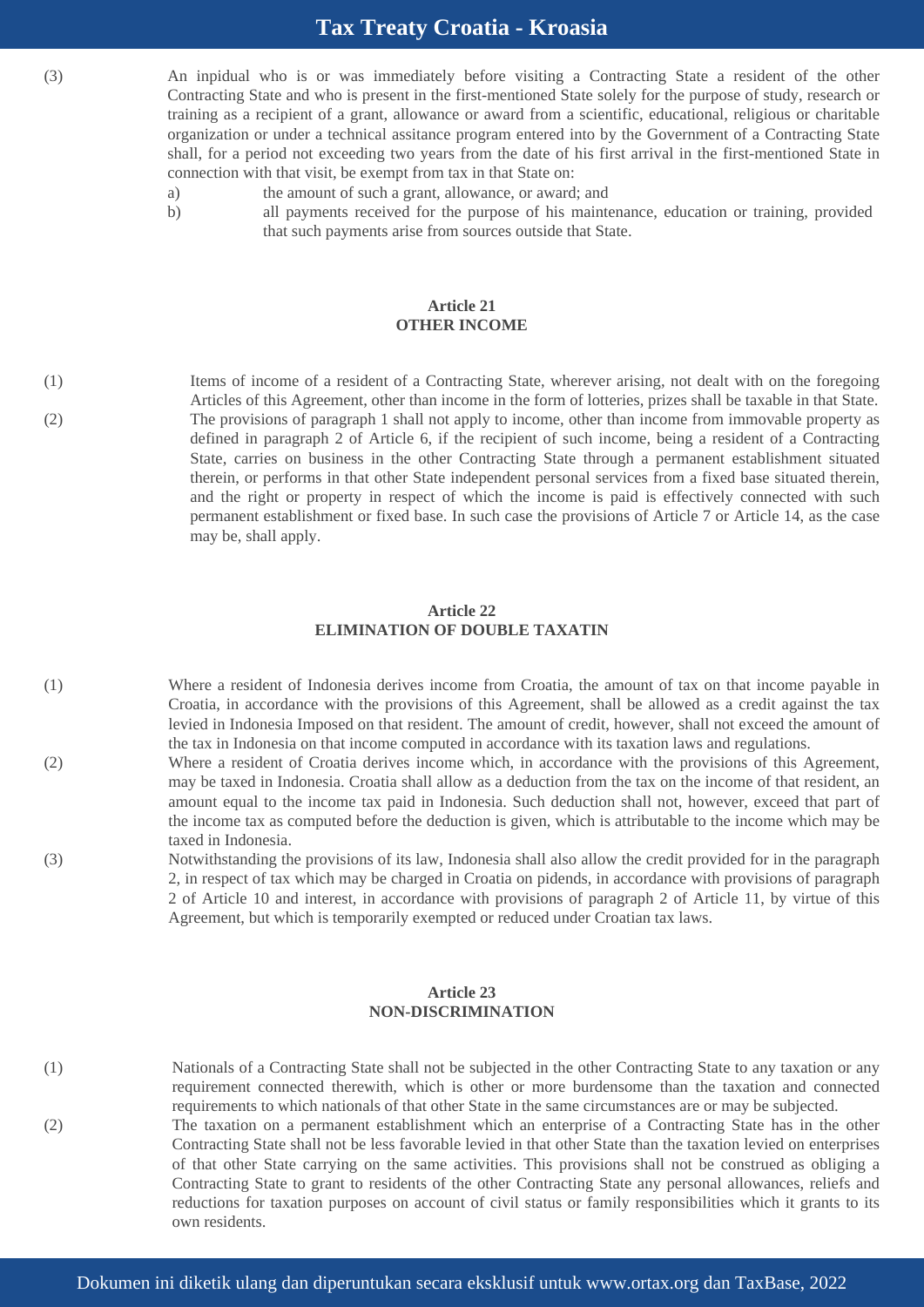(3) Enterprises of a Contracting State, the capital of which is wholly or partly owned or controlled, directly or indirectly, by one or more residents of the other Contracting State, shall not be subjected in the firstmentioned State to any taxation or any requirement connected therewith which is other or more burdensome than the taxation and connected requirements to which other similar enterprises of the firstmentioned State are or may be subjected.

- (4) Except where the provisions of paragraph 1 of Article 9, paragraph 7 of Article 11, or paragraph 6 of Article 12, apply, interest, royalties and other disbursements paid by an enterprise of a Contracting State to a resident of the other Contracting State shall, for the purpose of determining the taxable profits of such enterprise, be deductible under the sama conditions as if they had been paid to a resident of the firstmentioned State.
- (5) The provisions of this Article shall, notwithstanding the provisions of Article 2, apply to taxes of every kind and description, except for local taxes imposed by municipality.

### **Article 24 MUTUAL AGREEMENT PROCEDURE**

- (1) Where a person considers that the actions of one or both of the Contracting States result or will result for him in taxation not in accordance with the provisions of this Agreement, he may, irrespective of the remedies provided by the domestic law of those States, present his case to be competent authority of the Contracting State of which he is resident or, if this case comes under paragraph 1 of Article 23, to that of the Contracting State of which he is a national. The case must be presented within three years from the first notification of the action resulting in taxation not in accordance with the provisions of the Agreement. (2) The competent authority shall endeavor, if the objection appears to it to be justified and if it is not itself able to arrive at a satisfactory solution, to resolve the case by mutual agreement with the competent authority of the other Contracting State, with a view to the avoidande of taxation which is not in accordance wituh the Agreement.
- (3) The competent authorities of the Contracting States shall endeavor to resolve by mutual agreement any difficulties or doubts arising as to the interpretation or application of the Agreement. They may also consult together for the elimination of double taxation in cases not provided for in the Agreement.
- (4) The competent authorities of the Contracting States may communicate with each other directly for the purpose of reaching an agreement in the sense of preceding paragraphs. When it seems advisable in order to reach agreement to have an oral exchange of opinions, such exchange may take place through a commission consisting of representatives of the competent authorities of the Contracting States.

### **Article 25 EXCHANGE OF INFORMATION**

(1) The competent authorities of the Contracting States shall exchange such information as is necessary for carrying out the provisions of this Agreement or of the domestic laws of the Contracting States concerning taxes covered by the Agreement insofar, as the taxation thereunder is not contrary to the Agreement. The exchange of information is not restricted by Article 1. Any information received by a Contracting State shall be treated as secret in the same manner as information obtained under the domestic laws of that State and shall be disclosed only to persons or authorities (including courts and administrative bodies) involved in the assessment or collection of, the enforcement or prosecution in respect of, or the determination of appeals in relation to, the taxes covered by the Agreement. Such persons or authorities shall use the information only for such purposes. They may disclose the information in public court proceedings or in judicial decisions.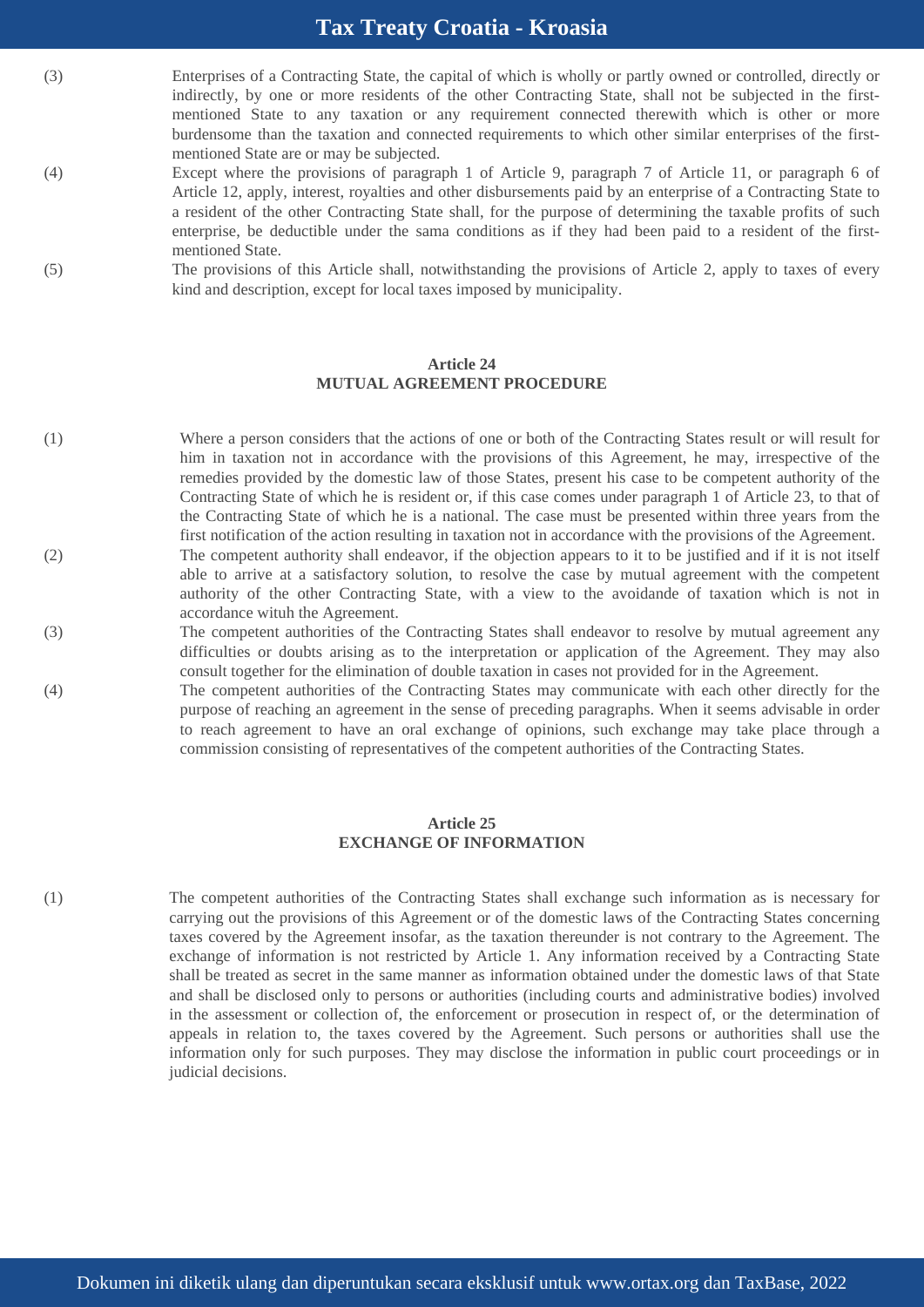(2) In no case shall the provisions of paragraph I be construed so as to impose on a Contracting State the obligation:

- a) to carry out administrative measures at veriance with the laws and administrative practice of that or of the other Contracting State;
- b) to supply information which is not obtainable under the laws or in the normal course of the administration of that or the other Contracting State;
- c) to supply information which would disclose any trade, business, industrial, commercial or professional secret or trade process, or information, the disclosure of which would be contrary to public policy (ordre public).

## **Article 26 MEMBERS OF DIPLOMATIC MISSIONS AND CONSULAR POSTS**

Nothing in this Agreement shall effect the fiscal privileges of members of diplomatic missions or consular posts under the general rules of international law or under the provisions of special agreements.

### **Article 27 ENTRY INTO FORCE**

(1) This Agreement shall enter into force on the later of the dates on which the respective Governments may notify each other in writing through diplomatic channels that the formalities constitutionally required in their respective States have been complied with.

(2) This Agreement shall have effecet:

- a) in respect of tax withheld at the source to income derived on or after 1 January in the year next following that in which the Agreement enters into forse; and
- b) in respect of other taxes on income, for taxable years beginning on or after 1 January in the year next following that in which the Agreement enters into force.

## **Article 28 TERMINATION**

This Agreement shall remain in force indefinitely but either of the Contracting States may, on or before the 30th day of June in any calendar year beginning after the expiration of a period of five years from the date of its entry into force, give written notice of termination to the other Contracting State through diplomatic channels.

In such case, the Agreement shall cease to have effect:

- a) in respect of tax witheld at source to income derived on or after 1 January in the year next following that in which the notice of termination is given.
- b) in respect of other taxes on income, for taxable years beginning on or after 1 January in the year next following that in which the notice of termination is given/

IN WITNESS WHEREOF the undersigned, duly authorised thereto, have signed this Agreement.

Done at Jakarta, on the 15th day of February 2002, in duplicate in the Indonesia, Croatian and English languages, all texts being equally authentic.

In case of any pergence of interpretations of the Indonesian and Croatian texts, the English text shall prevail.

Dokumen ini diketik ulang dan diperuntukan secara eksklusif untuk www.ortax.org dan TaxBase, 2022